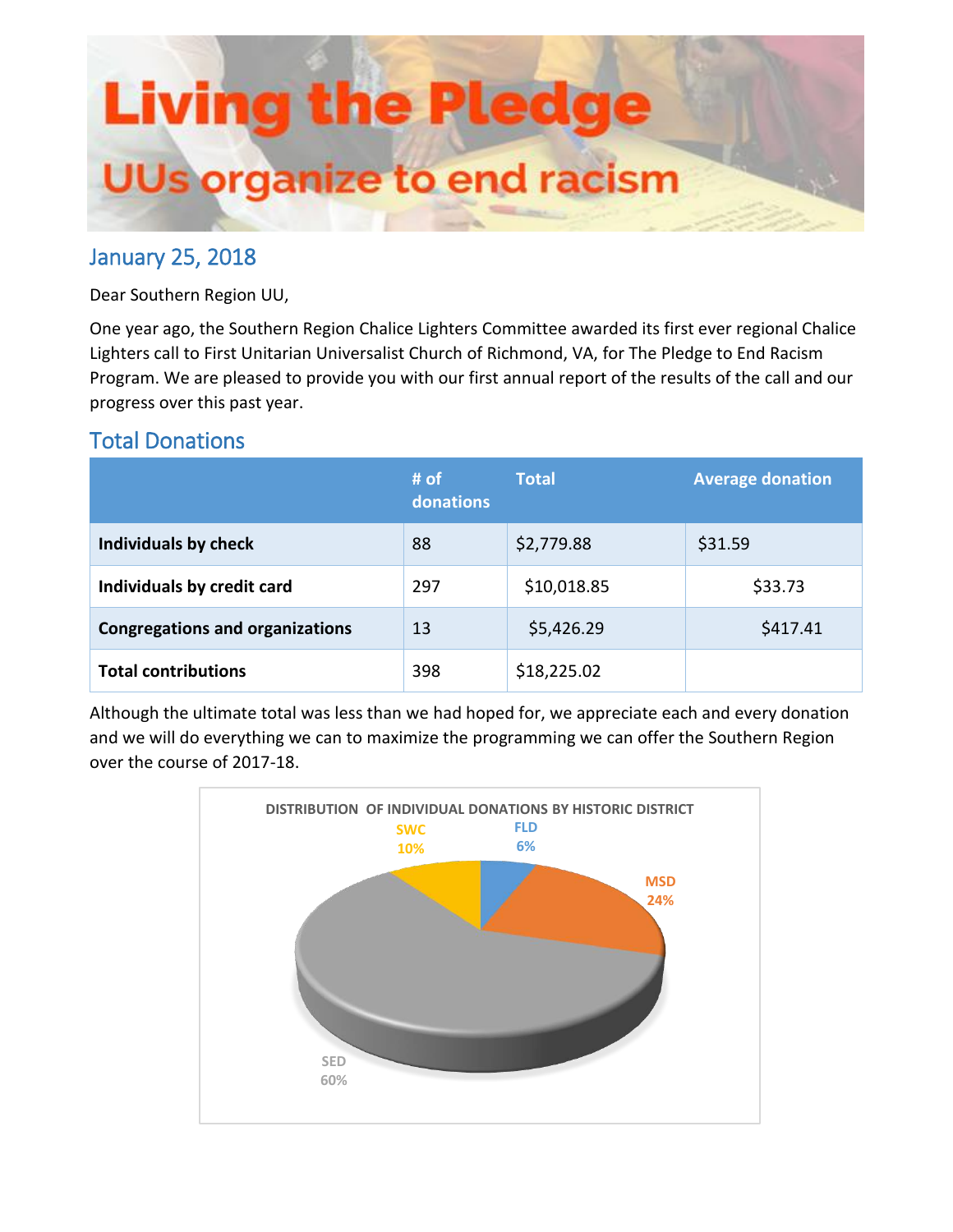We especially want to thank the ten congregations and one ministers cluster that made donations:

- Community Church of Glen Allen, VA
- First UU of Richmond, VA
- Georgia Mountains UU Church of Dahlonega, GA
- Unitarian Universalist Church of Augusta, GA
- Unitarian Universalist Congregation of Blacksburg, VA
- Unitarian Universalist Fellowship of Raleigh, NC
- UU Congregation of Gwinett, GA
- UU Congregation of Swannanoa Valley, NC
- UU Congregation of Wilmington, NC
- UU Fellowship of Fredericksburg, VA
- Virginia Area Cluster of UU Ministers

### Report on Activities

Over the past year, we have provided Leaders and Facilitators training and/or consultation and support to over sixty leaders from six congregations:

- First UU Richmond, VA
- UU Community Church of Glen Allen, VA
- UUs of Williamsburg, VA
- Unitarian Church of Norfolk, VA
- UU Fellowship of Raleigh, NC
- UU Congregation of Blacksburg, VA
- UU Metro Atlanta North, Roswell, GA

In addition, we have Leaders and Facilitators trainings planned in the following locations:

- First UU of Nashville, TN January 23-24, 2018
- UU Church of Tampa, FL March 2-3, 2018
- UU Fellowship of Raleigh, NC April 27-28, 2018

Because of the generous donations made by Chalice Lighters throughout the Southern region, we are covering expenses for these trainings and asking each congregation to pay only an annual partnership fee of \$250 for access to the curriculum and materials, training, consultation, and support.

If your congregation would like to join one of the scheduled trainings or host an additional training for congregations in your area, please contact us. With careful financial management, we hope to be able to offer two to three additional trainings around the region before the end of the year.

# More about The Model of The Pledge to End Racism

*The Pledge to End Racism* program is designed using a leadership development model so participants gain skills and develop competence in not only talking about racism, but in facilitating discussions about race, and then working together to organize *Living the Pledge* workshops for people throughout their community. Instead of just talking about racism, we're developing knowledgeable,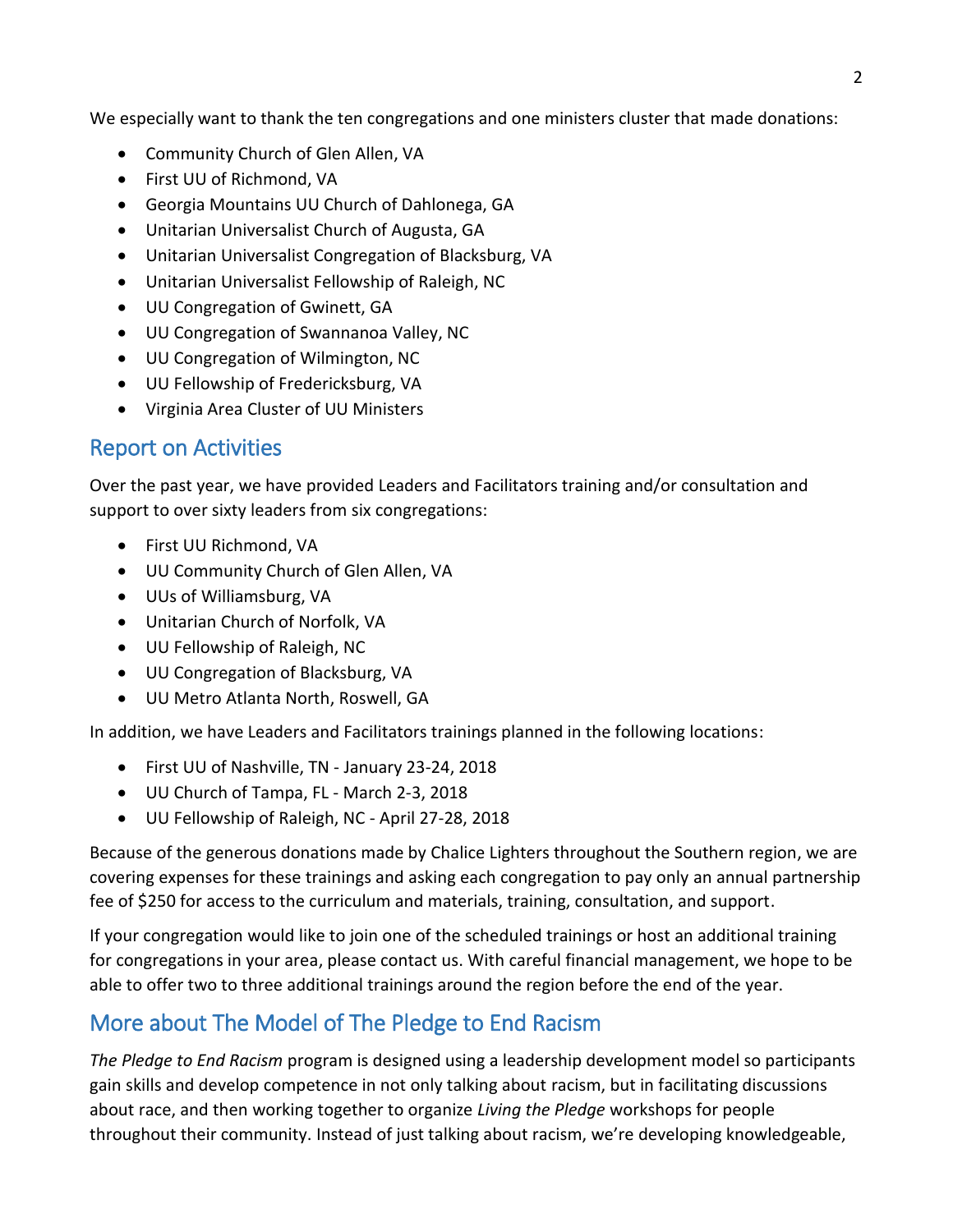passionate leaders who can do something to address it. The *Pledge* strengthens local antiracism efforts, brings congregations together with other faith communities with like commitments, and creates teams of people involved on the local level in making change in their own communities.

The Pledge to End Racism program includes:

- an organizers' guide
- a workshop leaders and facilitators guide
- a training module for small group facilitators
- participant workbooks with six two-hour workshop modules
- online resources for participant pre-work
- individual commitment cards
- training, support, and consultation, as needed
- inclusion in a national network of Pledge to End Racism congregations

### A Vision

By spreading the Pledge to End Racism program throughout the South and beyond, Unitarian Universalist congregations can have a recognizable impact on the rise in racial tensions and division and can play an essential part in building stronger communities imbued with justice, equity, and compassion.

#### Beyond the Southern Region

Representatives from the Pledge to End Racism offered a workshop at UUA General Assembly in 2016 and invited any congregations in attendance to become beta partners in the program. As a result, congregation around the country have started their own Pledge to End Racism Programs. This list includes the following six congregations outside the Southern Region:

- Eliot Unitarian Chapel, Kirkwood, MO
- First Unitarian Church of Cleveland, OH
- First Unitarian Universalist Church of San Diego, CA
- Unitarian Universalist Church of Amherst, NY
- Unitarian Universalist Church of Kent, OH
- Unitarian Universalist Church of Arlington, VA

### **Conclusion**

How fitting is it for the first Southern Regional Chalice Lighter's call to be used to confront the racism that has so long plagued this area? How wonderful is it to see our congregations generate waves of personal pledges, rooted in the strength of religious congregations?

Thank you for your faith in us and in the power of us all to work together end racism.

Submitted by:

**Anita Lee, Co-director**